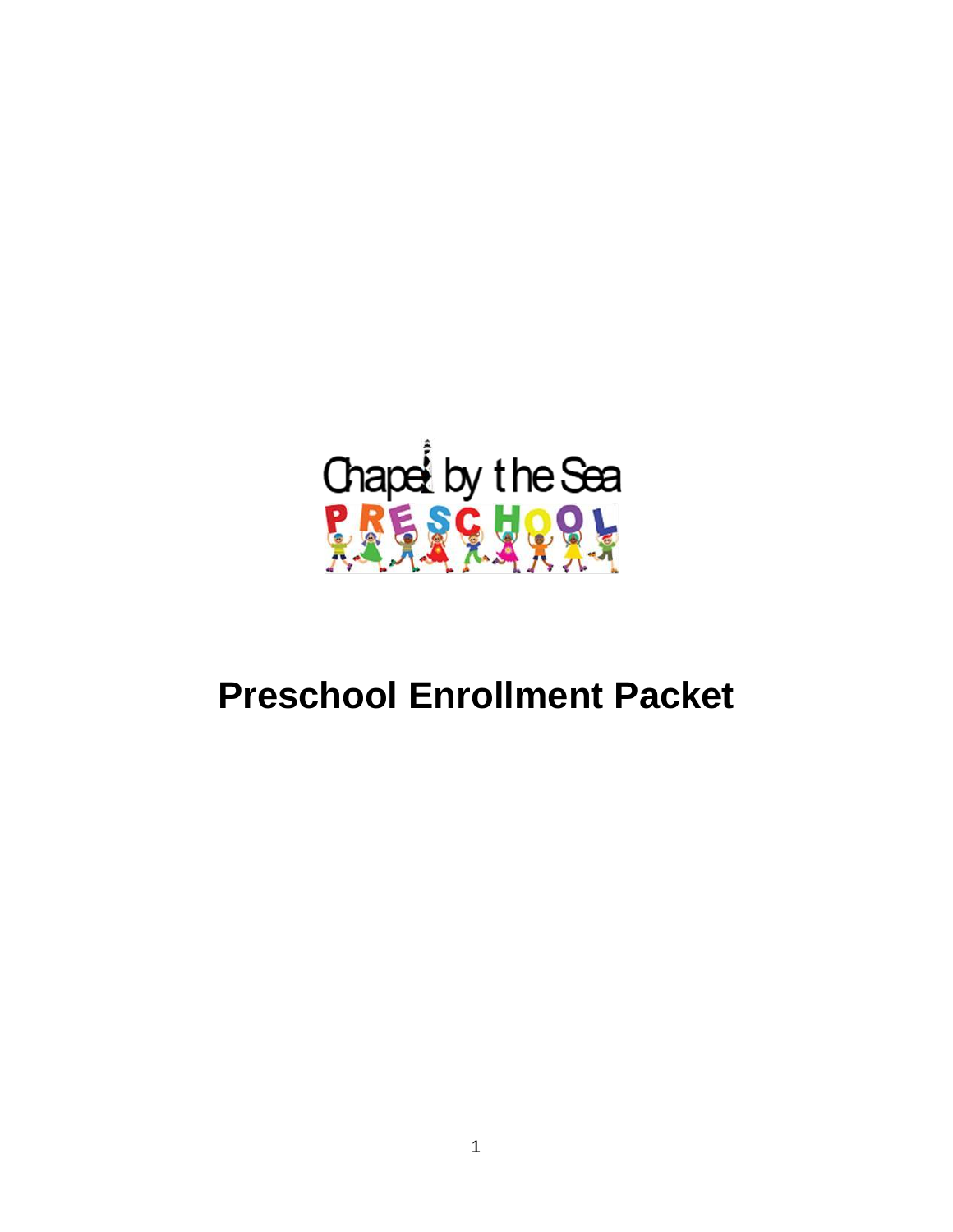### Chapel by the Sea Preschool

*Child's Full Name \_\_\_\_\_\_\_\_\_\_\_\_\_\_\_\_\_\_\_\_\_\_\_\_\_\_\_\_\_\_\_\_\_\_\_\_\_\_\_* 

*Child's Date of Birth \_\_\_\_\_\_\_\_\_\_\_\_\_\_\_\_\_\_* 

☐ 3-year-old class – Four days/week (Tuesday, Wednesday, Thursday, Friday) – 8:30am-12:00pm *Students must be 3 on or before August 31st & potty trained.*  \$150 registration fee (annual *non-refundable*) & \$265.00 monthly

☐ 4-year-old class – Four days/week (Tuesday, Wednesday, Thursday, Friday) – 8:30am-12:00pm *Students must be 4 on or before August 31st & potty trained.*  \$150 registration fee (annual *non-refundable*) & \$265.00 monthly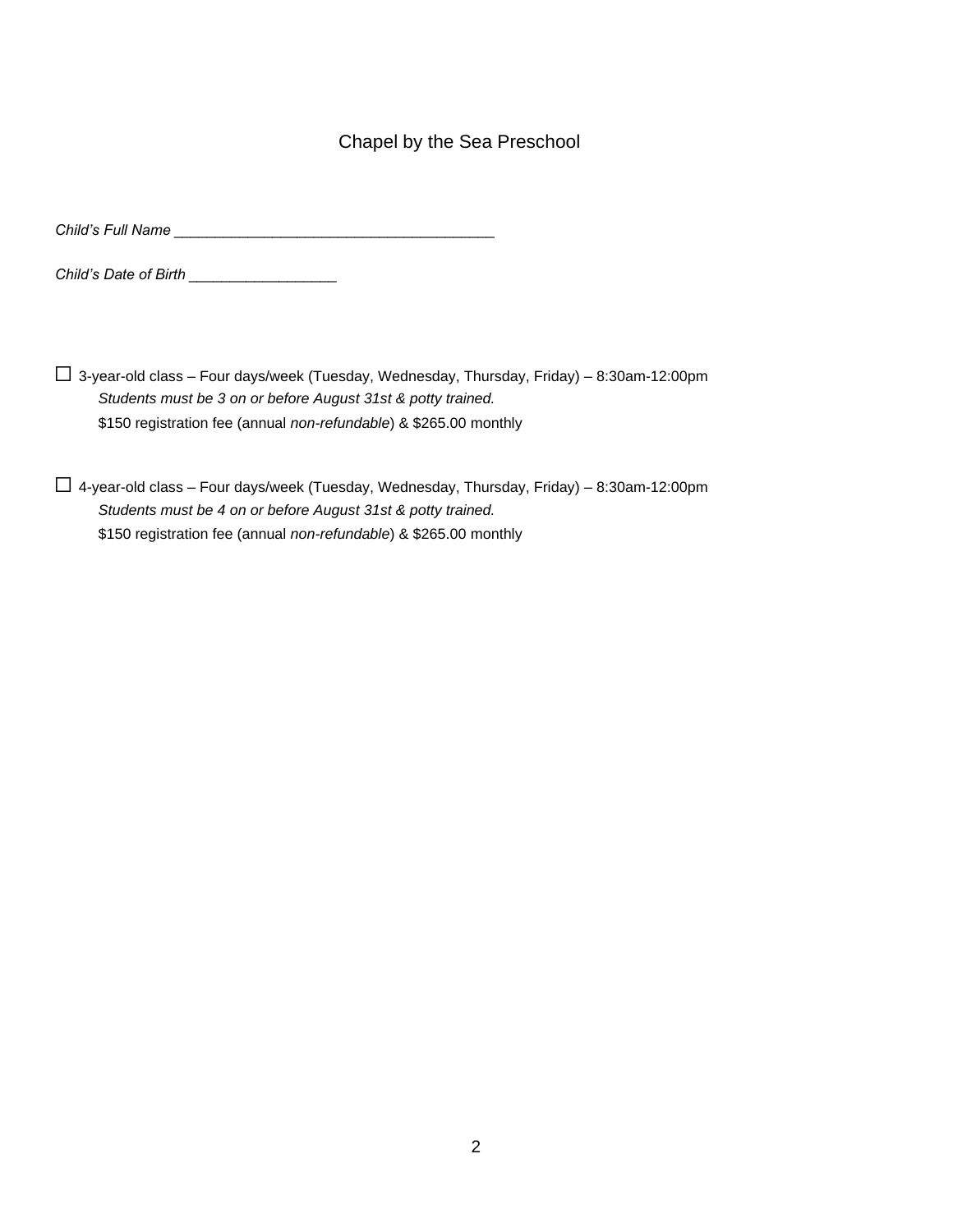#### Child's Name

| <b>First Name</b>                                                                                              | Middle Name | Last Name |      |
|----------------------------------------------------------------------------------------------------------------|-------------|-----------|------|
|                                                                                                                |             |           |      |
| mm dd yyyy                                                                                                     |             |           |      |
| Father/Legal Guardian Name                                                                                     |             |           |      |
| Address                                                                                                        |             |           |      |
| Home Phone ____________________Work Phone _________________________Cell Phone_________________________________ |             |           |      |
| Mother/Legal Guardian Name                                                                                     |             |           |      |
| Address                                                                                                        |             |           | Home |
| Phone ___________________Work Phone ________________________Cell Phone _____________________________           |             |           |      |
| Preferred Family Email Address:                                                                                |             |           |      |
| Parents are: □Married; □Living Together; □Separated; □Divorced; □Widowed; □Single                              |             |           |      |
| If separated or divorced, do you have joint custody? □Yes □No                                                  |             |           |      |
| If No, name of parent with legal custody ____________                                                          |             |           |      |

*CHAPEL BY THE SEA PRESCHOOL MUST HAVE COPIES OF ALL CUSTODY PAPERS ON FILE.* 

*I have submitted all custody paperwork with this application.* □Yes □No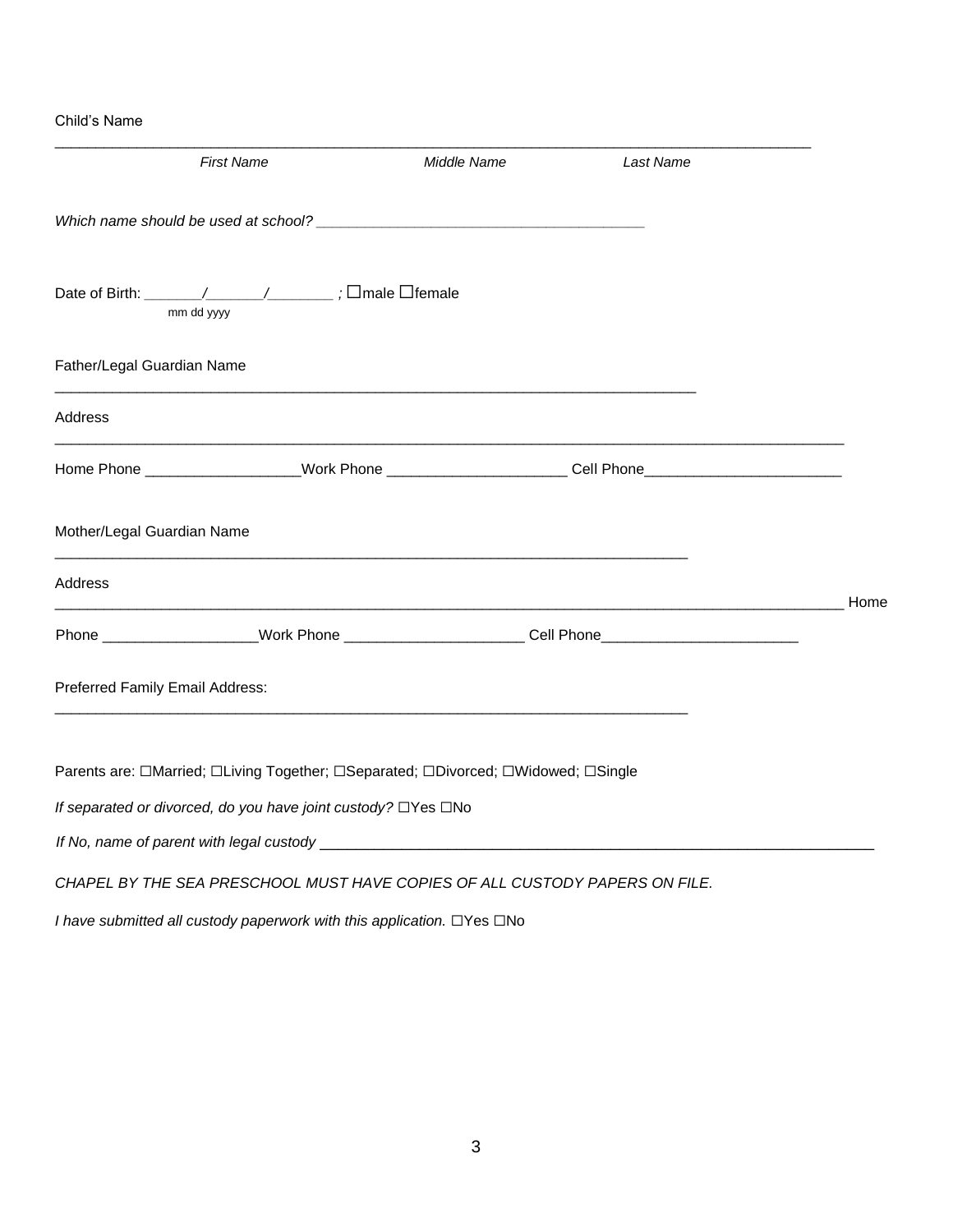Other Members of Household:

| <b>Elementary School District</b> |  |
|-----------------------------------|--|
|                                   |  |

What do you want your child taught about God?

What are your three most basic priorities regarding the total education of your child?

1.

2.

3.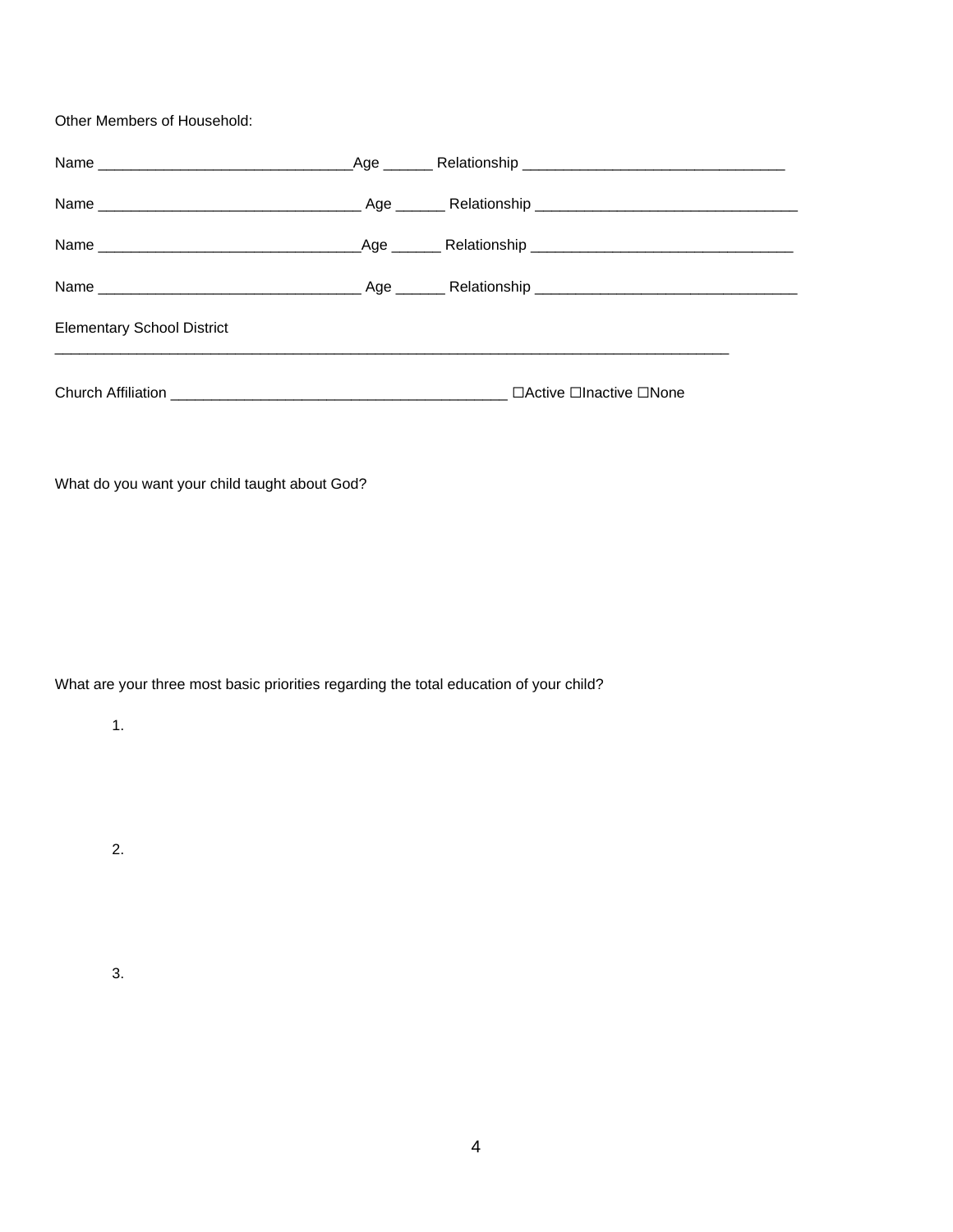Has your child been in a weekly preschool educational program or daycare program in the past? □Yes □No If yes, was this a positive or negative experience for your child? ☐Positive ☐Negative

Please explain:

How did you hear about the Chapel By The Sea Preschool?

☐Friend ☐Family ☐Radio ☐Website ☐Social Media ☐Church ☐Poster/Flyer ☐Other

\_\_\_\_\_\_\_\_\_\_\_\_\_\_\_\_\_\_\_\_\_\_\_\_\_\_\_\_\_\_\_\_\_\_\_\_\_\_\_\_\_\_\_\_\_\_\_\_\_\_\_\_\_\_\_\_\_

\_\_\_\_\_\_\_\_\_\_\_\_\_\_\_\_\_\_\_\_\_\_\_\_\_\_\_\_\_\_\_\_\_\_\_\_\_\_\_\_\_\_\_\_\_\_\_\_\_\_\_\_\_\_\_\_\_\_\_\_\_

All the information provided in this application is accurate and complete to the best of my knowledge.

Printed Name

**Signature** 

Date Signed

\_\_\_\_\_\_\_\_\_\_\_\_\_\_\_\_\_\_\_\_\_\_\_\_\_\_\_

☐ Attached is a check payable to *Chapel By The Sea* for the sum of ONE HUNDRED FIFTY DOLLARS (\$150.00) for the nonrefundable preschool registration fee

□ or \*I charged the non-refundable registration fee online at [www.eichapel.org.](http://www.eichapel.org/) GIVE tab designate PRESCHOOL.

**\*Confirm your child's enrollment with the Preschool Director before charging your credit card online for registration fee and tuition.**

\*\*\*\*\*\*\*\*\*\*\*\*\*\*\*\*\*\*\*\*\*\*\*\*\*\*\*\*\*\*\*\*\*\*\*\*\*\*\*\*\*\*\*\*\*\*\*\*\*\*\*\*\*\*\*\*\*\*\*\*\*\*\*\*\*\*\*\*\*\*\*\*\*\*\*\*\*\*\*\*\*\*\*\*\*\*\*\*\*\*\*\*\*\*\*\*\*\*\*\*\*\*\*\*\*\*\*\*\*\*\*\*\*\*\*\*\*\*\*\*\*\*\*\*\*\*\*\*\*\*\*\*\*\*\*\*

| FOR CHAPEL BY THE SEA USE ONLY: |                     |               |
|---------------------------------|---------------------|---------------|
| Application received on         | : Receipt issued on | : Receipt No. |
| Application processed on        | Parent contacted on |               |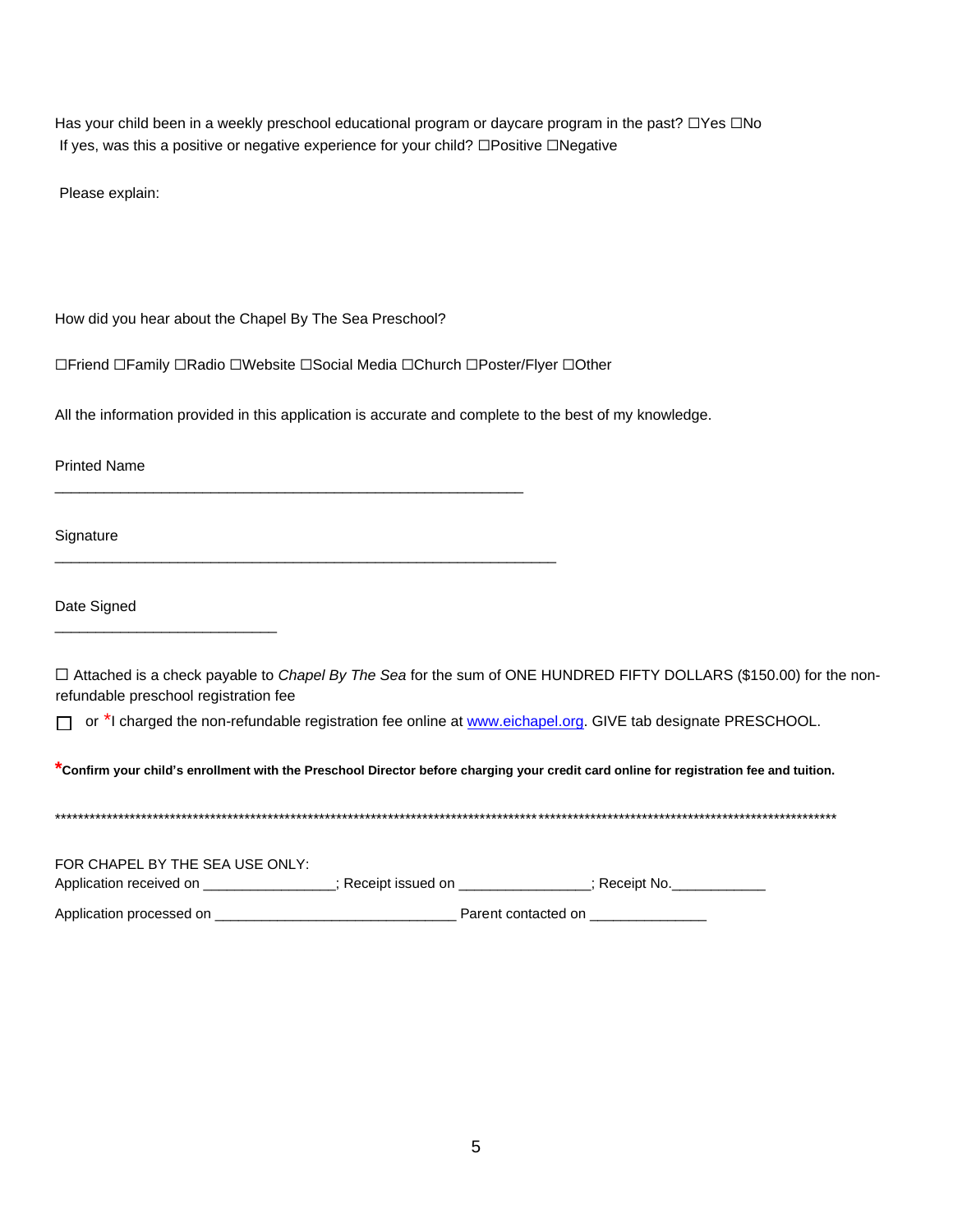## MEDICAL/SPECIAL NEEDS

**ALLERGY**: Please list below any allergies your child may have or specify "No Allergies" if this does not apply to your child.

\_\_\_\_\_\_\_\_\_\_\_\_\_\_\_\_\_\_\_\_\_\_\_\_\_\_\_\_\_\_\_\_\_\_\_\_\_\_\_\_\_\_\_\_\_\_\_\_\_\_\_\_\_\_\_\_\_\_\_\_\_\_\_\_\_\_\_\_\_\_\_\_\_\_\_\_\_\_\_\_\_\_\_\_\_\_\_\_\_\_\_\_\_\_\_

\_\_\_\_\_\_\_\_\_\_\_\_\_\_\_\_\_\_\_\_\_\_\_\_\_\_\_\_\_\_\_\_\_\_\_\_\_\_\_\_\_\_\_\_\_\_\_\_\_\_\_\_\_\_\_\_\_\_\_\_\_\_\_\_\_\_\_\_\_\_\_\_\_\_\_\_\_\_\_\_\_\_\_\_\_\_\_\_\_\_\_\_\_\_\_

 $\overline{\phantom{a}}$  , and the set of the set of the set of the set of the set of the set of the set of the set of the set of the set of the set of the set of the set of the set of the set of the set of the set of the set of the s

 $\overline{\phantom{a}}$  , and the contribution of the contribution of the contribution of the contribution of the contribution of the contribution of the contribution of the contribution of the contribution of the contribution of the

 $\overline{\phantom{a}}$  , and the contribution of the contribution of the contribution of the contribution of the contribution of the contribution of the contribution of the contribution of the contribution of the contribution of the

 $\overline{\phantom{a}}$  , and the contribution of the contribution of the contribution of the contribution of the contribution of the contribution of the contribution of the contribution of the contribution of the contribution of the

Special Instructions:

**MEDICAL CONDITION**: Please list below any medical condition(s) your child may have or specify "No Medical Conditions" if this does not apply to your child.

 $\overline{\phantom{a}}$  , and the contribution of the contribution of the contribution of the contribution of the contribution of the contribution of the contribution of the contribution of the contribution of the contribution of the

 $\overline{\phantom{a}}$  , and the contribution of the contribution of the contribution of the contribution of the contribution of the contribution of the contribution of the contribution of the contribution of the contribution of the

 $\overline{\phantom{a}}$  , and the contribution of the contribution of the contribution of the contribution of the contribution of the contribution of the contribution of the contribution of the contribution of the contribution of the

 $\overline{\phantom{a}}$  , and the contribution of the contribution of the contribution of the contribution of the contribution of the contribution of the contribution of the contribution of the contribution of the contribution of the

Special Instructions:

Has your child been referred for testing or tests for any special needs including, but not limited to, emotional, behavioral, speech, or developmental delays?

☐Yes ☐No

If YES, please give a brief explanation of the needs to be maintained by the school staff on a confidential basis.

For our files, please attach documentation of any specific treatments prescribed by medical professionals concerning the special health needs of your child. Thank you.

 $\overline{\phantom{a}}$  , and the contribution of the contribution of the contribution of the contribution of the contribution of the contribution of the contribution of the contribution of the contribution of the contribution of the

 $\overline{\phantom{a}}$  , and the contribution of the contribution of the contribution of the contribution of the contribution of the contribution of the contribution of the contribution of the contribution of the contribution of the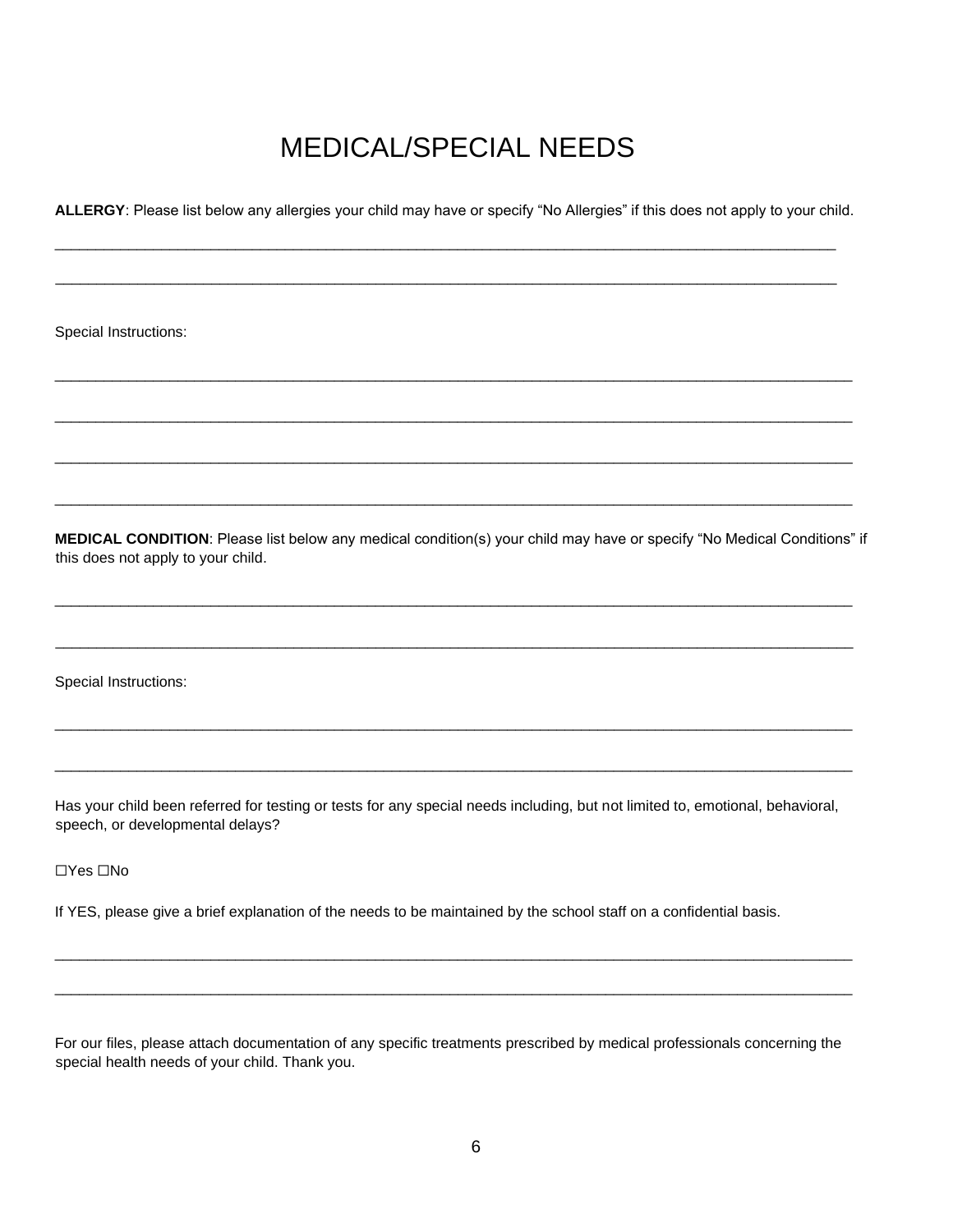# PARENTPAL AUTHORIZATIONS

#### **ACTIVITY AUTHORIZATION**

If the preschool staff has planned activities outside the supervised fence play area:  $\square$ Yes, I will allow my child to play outside the fenced play area under teacher supervision.  $\square$ No, I will NOT allow my child to play outside the fenced play area.

Parent/Legal Guardian Signature **Date of American System** Date Date

#### **AUDIO/VISUAL CONSENT**

By signing below, I, \_\_\_\_\_\_\_\_\_\_\_\_\_\_\_\_\_\_\_\_\_\_\_\_\_\_\_\_\_\_\_\_\_\_\_\_\_\_\_\_\_\_, do hereby grant Emerald Isle Chapel By The Sea permission to use my child's voice, photo, or likeness for publication and/or marketing purposes as allowed by law. I understand that this may include website photos, news broadcasts, newspaper columns, and other promotional materials.

 $\overline{\phantom{a}}$  , and the contract of the contract of the contract of the contract of the contract of the contract of the contract of the contract of the contract of the contract of the contract of the contract of the contrac

 $\frac{1}{2}$  , and the contract of the contract of the contract of the contract of the contract of the contract of the contract of the contract of the contract of the contract of the contract of the contract of the contract

Parent/Legal Guardian Signature **Date** Date Date Date Date

#### **DIRECTORY INFORMATION**

As a courtesy, the Chapel By The Sea Preschool provides a student directory to our preschool families. The information is only shared with other preschool families and includes the student's name, parent names, address, phone number, and family email address.

☐Yes, I authorize the above information to be published in the Chapel By The Sea Preschool Directory.

| Parent/Legal Guardian Signature<br>Please exclude the following information: | Date |  |
|------------------------------------------------------------------------------|------|--|

☐No, I do NOT authorize the above information to be published in the Chapel By The Sea Preschool Director

Parent/Legal Guardian Signature **Date** Date Date Date Date Date

### **COMPLIANCE WITH THE SEX OFFENDER POLICY**

To provide the safest environment possible for the Chapel By The Sea Preschool children, all preschool families must notify the school of any immediate family members who are registered sex offenders and who may have cause to attend activities sponsored by the Preschool. Information on how to notify the school is available in the Chapel or Preschool office.

Your signature below verifies your awareness that the school regularly checks the NC Sex Offenders Registry, and your commitment to adhere to the sex offender policy. This line must be signed for the application to be processed.

\_\_\_\_\_\_\_\_\_\_\_\_\_\_\_\_\_\_\_\_\_\_\_\_\_\_\_\_\_\_\_\_\_\_\_\_\_\_\_\_\_\_\_\_\_\_\_\_\_\_\_\_\_\_\_\_\_\_\_\_\_\_\_\_\_\_\_\_\_\_\_\_\_\_\_\_\_\_\_\_\_\_\_\_\_\_\_\_\_\_\_\_\_\_\_\_\_\_\_\_

 $\frac{1}{2}$  , and the contract of the contract of the contract of the contract of the contract of the contract of the contract of the contract of the contract of the contract of the contract of the contract of the contract

 $\overline{\phantom{a}}$  , and the contract of the contract of the contract of the contract of the contract of the contract of the contract of the contract of the contract of the contract of the contract of the contract of the contrac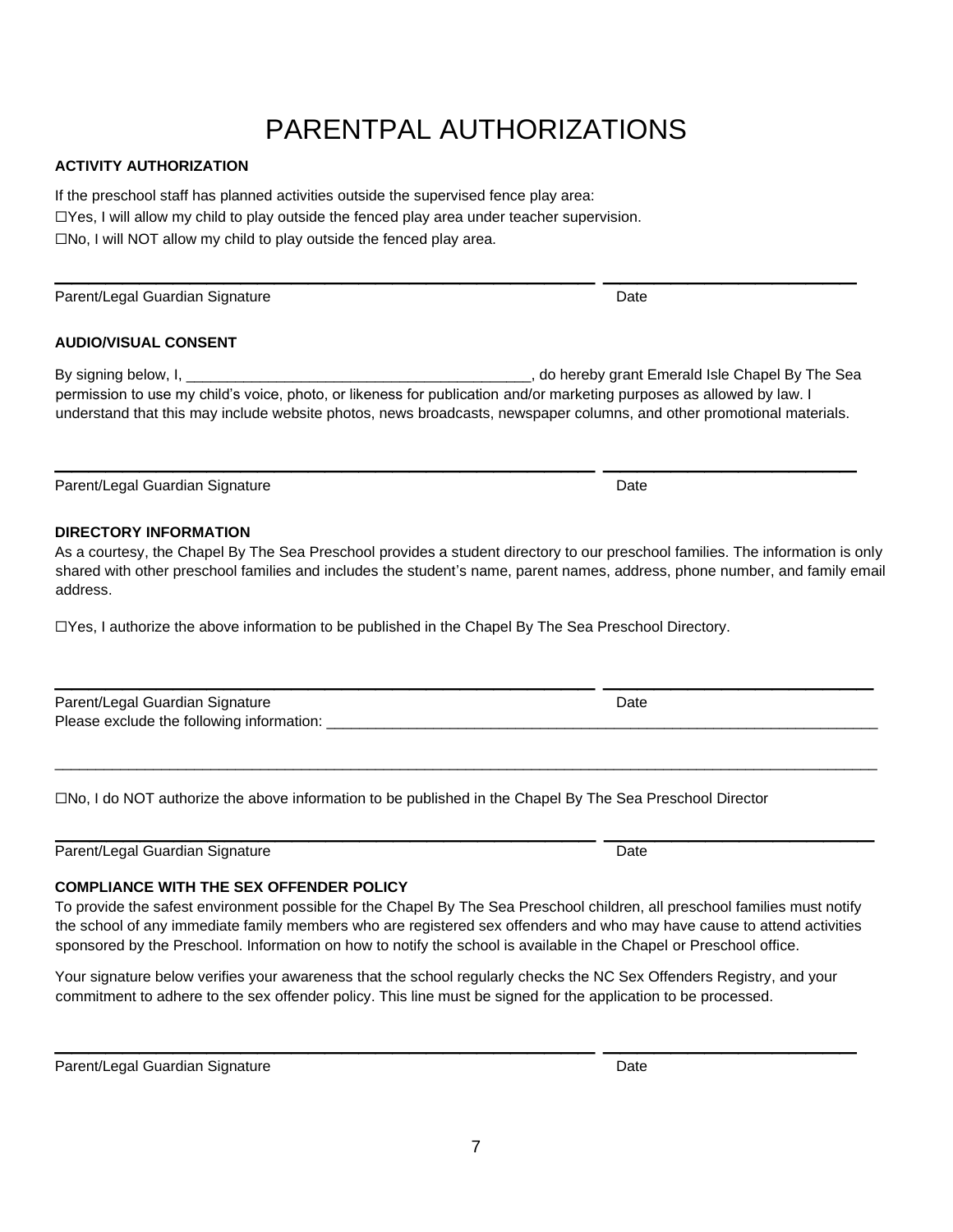# TUITION POLICY AGREEMENT

I (we) understand that tuition and other fees are necessary for Chapel By The Sea Preschool to successfully fulfill our mission to sustain a premier Christian Preschool Program. I (we) commit to promptly meet all financial obligations to the Chapel By The Sea Preschool in accordance with Biblical stewardship principles.

Therefore, I understand and agree to comply with the following tuition policies:

1. A \$150.00 non-refundable application deposit is required at the time of application. A deposit is not necessary if my child is placed on a waiting list.

2. Monthly tuition payments made by check or money order are payable to CHAPEL BY THE SEA *(NOT PRESCHOOL)*  and are due on the 1<sup>st</sup> day of each month. The preferred option is charging costs online [www.eichapel.org,](http://www.eichapel.org/) GIVE tab designate PRESCHOOL.

3. A 10-day grace period will follow the monthly due date for all tuition payments. A tuition payment will be on time if received by the end of class on the 10<sup>th</sup> day of the month. If the 11th of the month falls on a weekend or holiday, payment will be considered late.

4. Any tuition payment received after the initial 10-day grace period must include a \$25 late fee (\$265 + \$25 = \$290/student).

5. Tuition payments that are one (1) month past due will require the parent to meet with the school administration. Payments that are two (2) months past due will subject the student to be withheld from attending school until tuition payments and late fees are made current.

#### **FINANCIAL COMMITMENT**

I (we) understand and agree to pay tuition and fees in a timely manner, according to the current schedule of tuition and fees.

\_\_\_\_\_\_\_\_\_\_\_\_\_\_\_\_\_\_\_\_\_\_\_\_\_\_\_\_\_\_\_\_\_\_\_\_\_\_\_\_\_\_\_\_\_\_\_\_\_\_ *Print Name Signature* 

\_\_\_\_\_\_\_\_\_\_\_\_\_\_\_\_\_\_\_\_\_\_\_\_\_\_\_\_\_\_\_\_\_\_\_\_\_\_\_\_\_\_\_\_\_\_\_\_\_\_ *Print Name (if applicable) Signature* 

\_\_\_\_\_\_\_\_\_\_\_\_\_\_\_ *Date Signed*